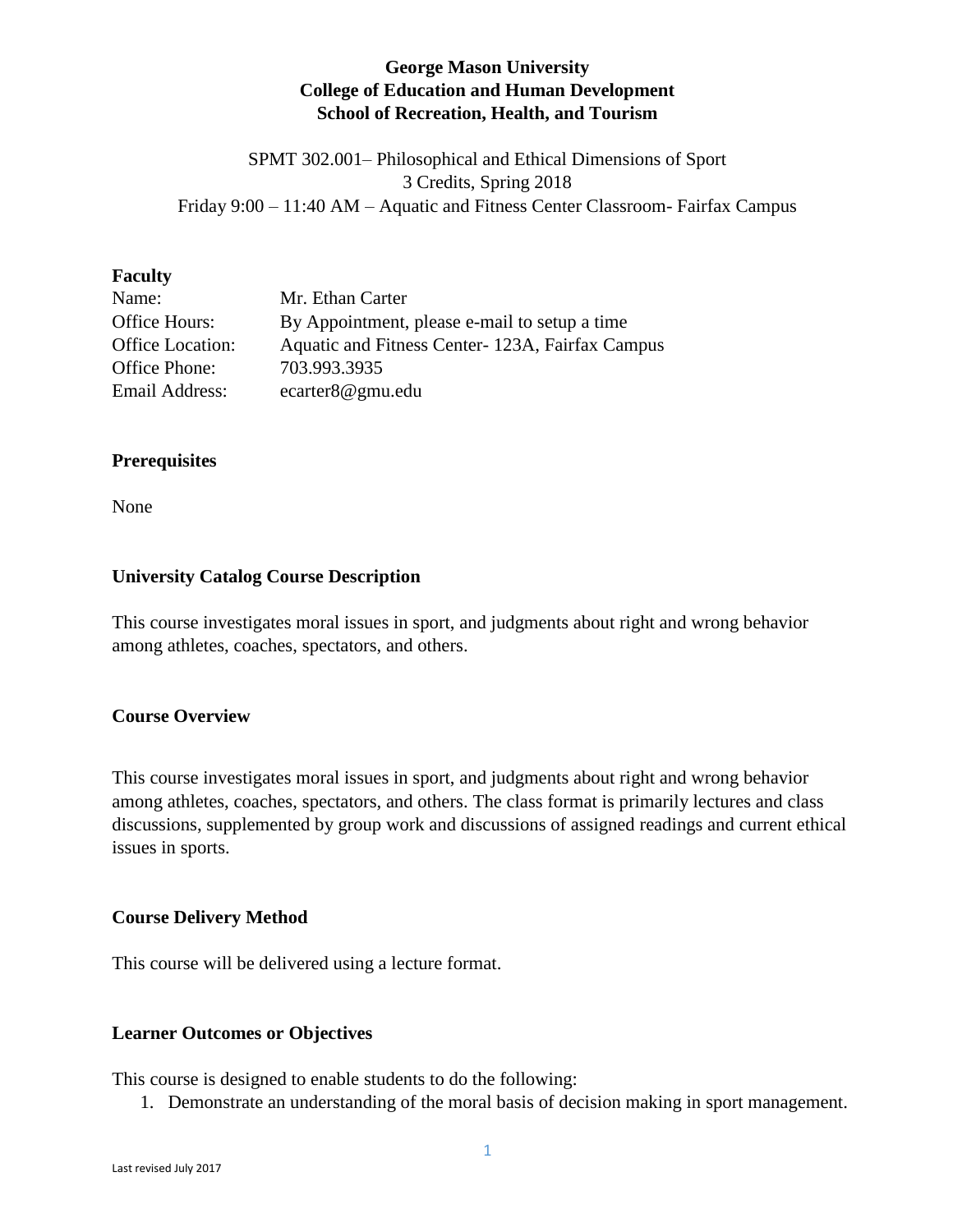- 2. Develop a protocol for ethical decision-making within the organizations which govern sport programs.
- 3. Demonstrate an understanding of the various issues and contemporary problems confronting sport managers and how ethical decision making can be applied.
- 4. Critically analyze various decision-making approaches to resolving ethical issues in sports management.
- 5. Demonstrate an understanding of a variety of ethical theories.
- 6. Attain the knowledge to understand & refine a personal and professional code of ethics to guide decision making.

## **Professional Standards**

Not Applicable

# **Required Texts**

Schneider, R. (2009). Ethics of sport and athletics: Theory, issues, and application. Philadelphia: Wolters Kluwer Health/Lippincott Williams & Wilkins.

Various case studies posted via Blackboard

## **Course Performance Evaluation**

Students are expected to submit all assignments on time in the manner outlined by the instructor (e.g., Blackboard, Tk20, hard copy).

The instructor is solely responsible for assigning grades. As such, the instructor reserves the right to assess student performance in each of the categories identified in the EVALUATION section of this syllabus. Student non-compliance with stated academic, honor, attendance, or participation expectations will result in a '0' for the associated evaluation.

## **Assignments and/or Examinations**

| Exams $(3)$                                                     | 300 points  |
|-----------------------------------------------------------------|-------------|
| multiple choice, true/false, matching, short essay              |             |
| Participation                                                   |             |
| (attendance, class participation, writing assignments, in class | 500 points  |
| assignments) - 35.7 points each class                           |             |
| Sport Ethics Debate Presentation (group project)                | 100 points  |
| Sport Ethics Debate Paper                                       | 50 points   |
| Mini Class Discussion - Current Sport Ethics Event              | 50 points   |
| <b>TOTAL</b>                                                    | 1000 points |

## **Instructor Expectations**

- 1. All assigned reading for each class is expected to be done prior to class.
- 2. All written assignments must be typed (computer word processing is recommended).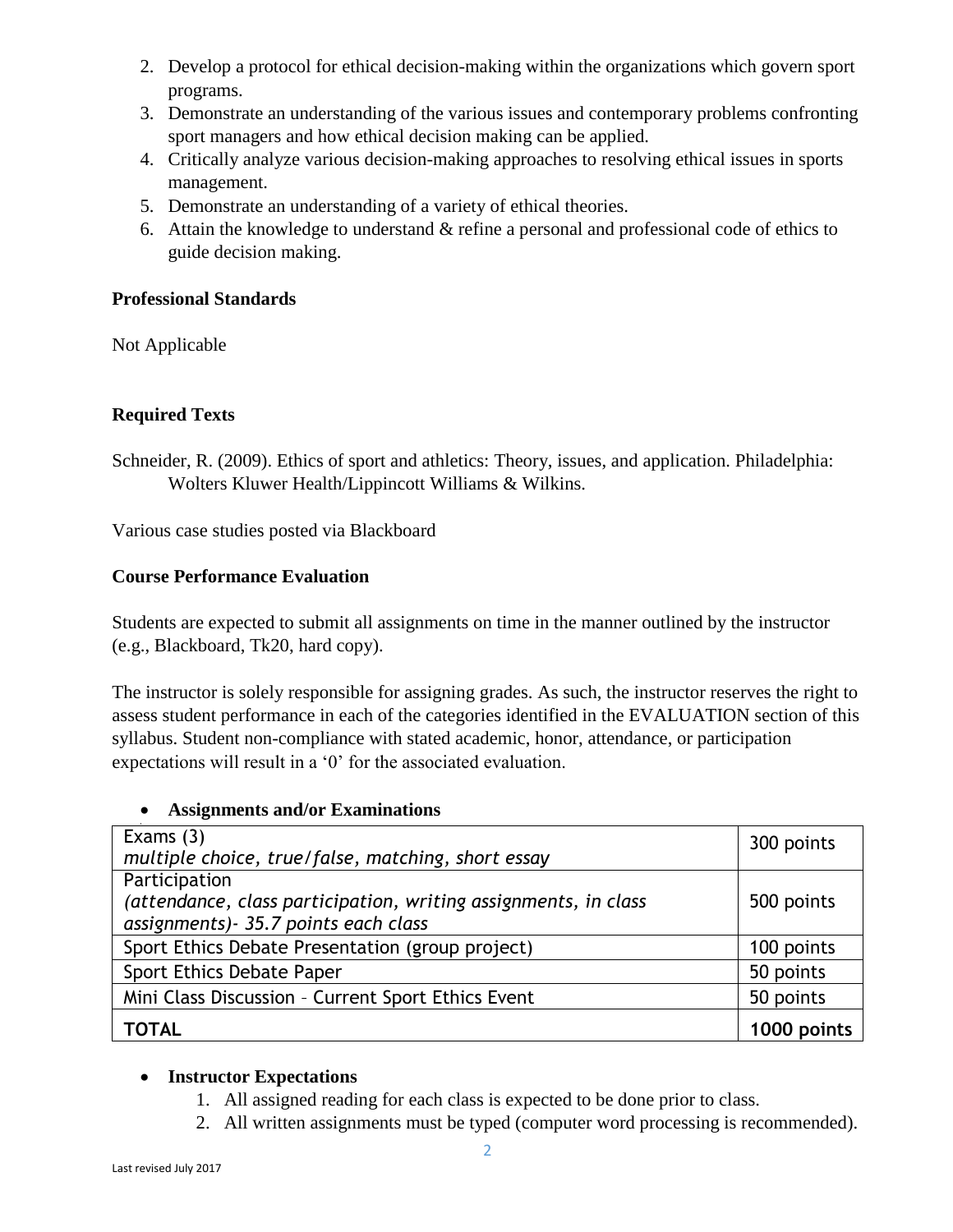- 3. Regular attendance and participation is expected. If you miss a class, it is your responsibility to obtain class materials from sources other than the instructor.
- 4. Students must abide by the Honor Code, guided by the spirit of academic integrity.

### **Class Attendance**

**It enhances your academic success to be in class; therefore, you should attend ALL scheduled class meetings in accordance with George Mason policy:** Students are expected to attend the class periods of the courses for which they register. Excused absences are only those supported by documentation such as a physician's note for an illness. Students are responsible for communicating ahead of time if they will miss class regardless of whether the absence is excused or unexcused to obtain relevant class work or to reschedule an exam.

In-class participation is important not only to the individual student, but to the class. **Because class participation may be a factor in grading, instructors may use absence, tardiness, or early departure as de facto evidence of nonparticipation.** Students who miss an exam with an acceptable excuse may be penalized according to the individual instructor's grading policy, as stated in the course syllabus.

### **Participation**

If you attend, are on time, each day, and participate in class related discussions/activities, you'll receive the full 37.7 points for that day. Students will lose 0.5 participation point for every minute period that they are late for class. For example, 30 minutes = -15 points. Unexcused absences, late arrivals, misuse of technology (i.e. texting, utilizing technology for non-class related activity, etc.), and lackadaisical performance could significantly affect the student participation grade.

Respect the free exchange of thought in an academic environment and the participants therein. For example: a) do not have any sound emitting devices turned on; b) wait until the teacher/guest speaker has finished prior to gathering your belongings; and c) do not smoke, chew tobacco, eat, sleep, disrupt others by inappropriate talking, or disrespect the class schedule by being tardy. You are encouraged to a) feel free to openly and respectfully contribute your thoughts; b) listen actively to the comments of others; c) be punctual; d) ask any and all appropriate questions that you have; and e) maintain civility in your interpersonal communications. Class discussions will be conducted in a civil, informed fashion wherein disruptive students will be asked to leave the class. **Your contributions are not only welcomed, they are essential.**

### **Assignment Descriptions**

### **Sport Ethics Debate Presentation**

Groups (to be determined in class) will be given a debate question to which there will be a "pro" and "con" side. Groups will research information on the topic, practice as a group in class, and participate in a debate judged by the instructor and other Mason staff, arguing their assigned side against an opposing group. A rubric for the debates will be given to class closer to project due date.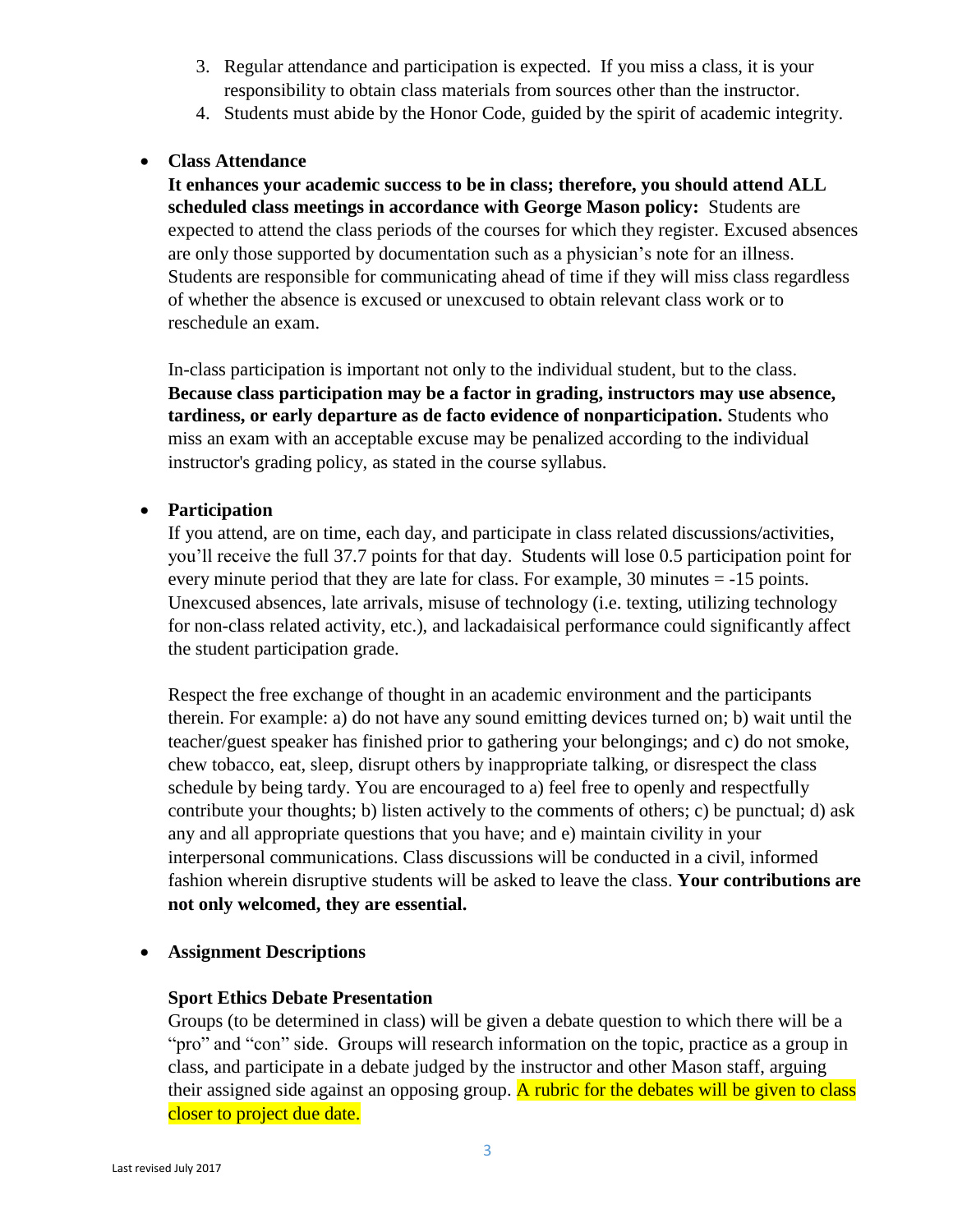#### **Sports Ethics Debate Paper**

Utilizing the Debate Day topic of their choice from those selected by the class, each student will be responsible for writing a paper defending their personal position related to the debate question. This is independent from the Debate Day group presentation. Students are expected to work on this independently. A rubric for the paper will be given to class closer to the project due date.

#### **Mini Class Discussion**

Each student will be assigned a class day on which to give a five-minute presentation on a sport related current event. The presentation should relate the current event issue to ethical philosophy, in class material, and must include class discussion questions. This presentation should be created via PowerPoint or another approved method.

### **Alternative Work**

There is NO make-up work. Only those excused absences supported by documentation will be addressed at the instructor's discretion on an individual basis (e.g. a physician's note for an illness). Alternative work due to intercollegiate athletic competitions or other legitimate university activity must be arranged PRIOR to the due date. A grade of '0' will be assigned to all missed work unless otherwise determined by the instructor.

### **Grading**

A =  $94 - 100$  B+ =  $88 - 89$  C+ =  $78 - 79$  D =  $60 - 69$ A- = 90 - 93 B = 84 - 87 C = 74 - 77 F = 0 - 59  $B - = 80 - 83$   $C - = 70 - 73$ 

### **Professional Dispositions**

See<https://cehd.gmu.edu/students/polices-procedures/>

|                | <b>FRI</b> | 1/26 | <b>Welcome to SPMT 302</b>       |                 |
|----------------|------------|------|----------------------------------|-----------------|
| $\overline{2}$ | <b>FRI</b> | 2/2  | Moral Reasoning: An Introduction | Chapter 1       |
| $\overline{3}$ | <b>FRI</b> | 2/9  | Ethical & Unethical Behavior     | Chapter 2       |
| 4              | <b>FRI</b> | 2/16 | Moral Education & Development    | Chapter 3       |
| 5              | <b>FRI</b> | 2/23 | Exam $#1$                        |                 |
| 6              | <b>FRI</b> | 3/2  | Performance Enhancement          | Chapter 4       |
| 7              | <b>FRI</b> | 3/9  | Violence in Sport                | Chapter 5       |
|                | <b>FRI</b> | 3/16 | <b>SPRING BREAK</b>              | <b>NO CLASS</b> |
| 8              | <b>FRI</b> | 3/23 | Race Equity in Sport             | Chapter 6       |

### **Class Schedule**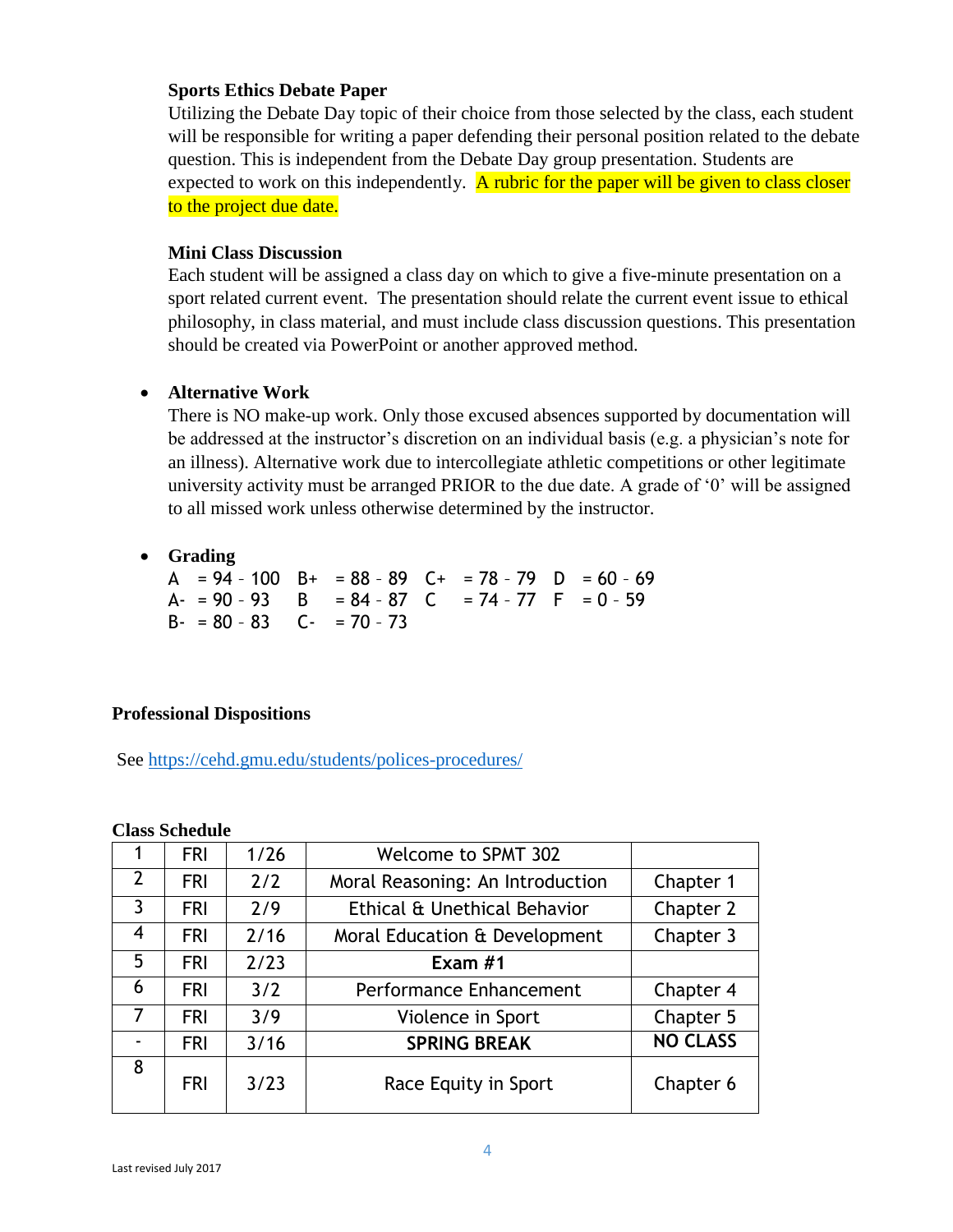|    | <b>FRI</b> | 3/30 | Debate Day Group Assignments<br>Exam $#2$ |           |
|----|------------|------|-------------------------------------------|-----------|
| 10 | <b>FRI</b> | 4/6  | <b>Gender Equity</b>                      | Chapter 7 |
| 11 | <b>FRI</b> | 4/13 | Intercollegiate Sport                     | Chapter 8 |
| 12 | <b>FRI</b> | 4/20 | Sport Manager Issues                      | Chapter 9 |
| 13 | <b>FRI</b> | 4/27 | Exam $#3$<br>In class debate day work     |           |
| 14 | <b>FRI</b> | 5/4  | Debate Day!                               |           |

Note: Faculty reserves the right to alter the schedule as necessary, with notification to students.

## **Core Values Commitment**

The College of Education and Human Development is committed to collaboration, ethical leadership, innovation, research-based practice, and social justice. Students are expected to adhere to these principles: [http://cehd.gmu.edu/values/.](http://cehd.gmu.edu/values/)

## **GMU Policies and Resources for Students**

### *Policies*

- Students must adhere to the guidelines of the Mason Honor Code (see [http://oai.gmu.edu/the-mason-honor-code/\)](http://oai.gmu.edu/the-mason-honor-code/).
- Students must follow the university policy for Responsible Use of Computing (see [http://universitypolicy.gmu.edu/policies/responsible-use-of-computing/\)](http://universitypolicy.gmu.edu/policies/responsible-use-of-computing/).
- Students are responsible for the content of university communications sent to their Mason email account and are required to activate their account and check it regularly. All communication from the university, college, school, and program will be sent to students **solely** through their Mason email account.
- Students with disabilities who seek accommodations in a course must be registered with George Mason University Disability Services. Approved accommodations will begin at the time the written letter from Disability Services is received by the instructor (see [http://ods.gmu.edu/\)](http://ods.gmu.edu/).
- Students must follow the university policy stating that all sound emitting devices shall be silenced during class unless otherwise authorized by the instructor.